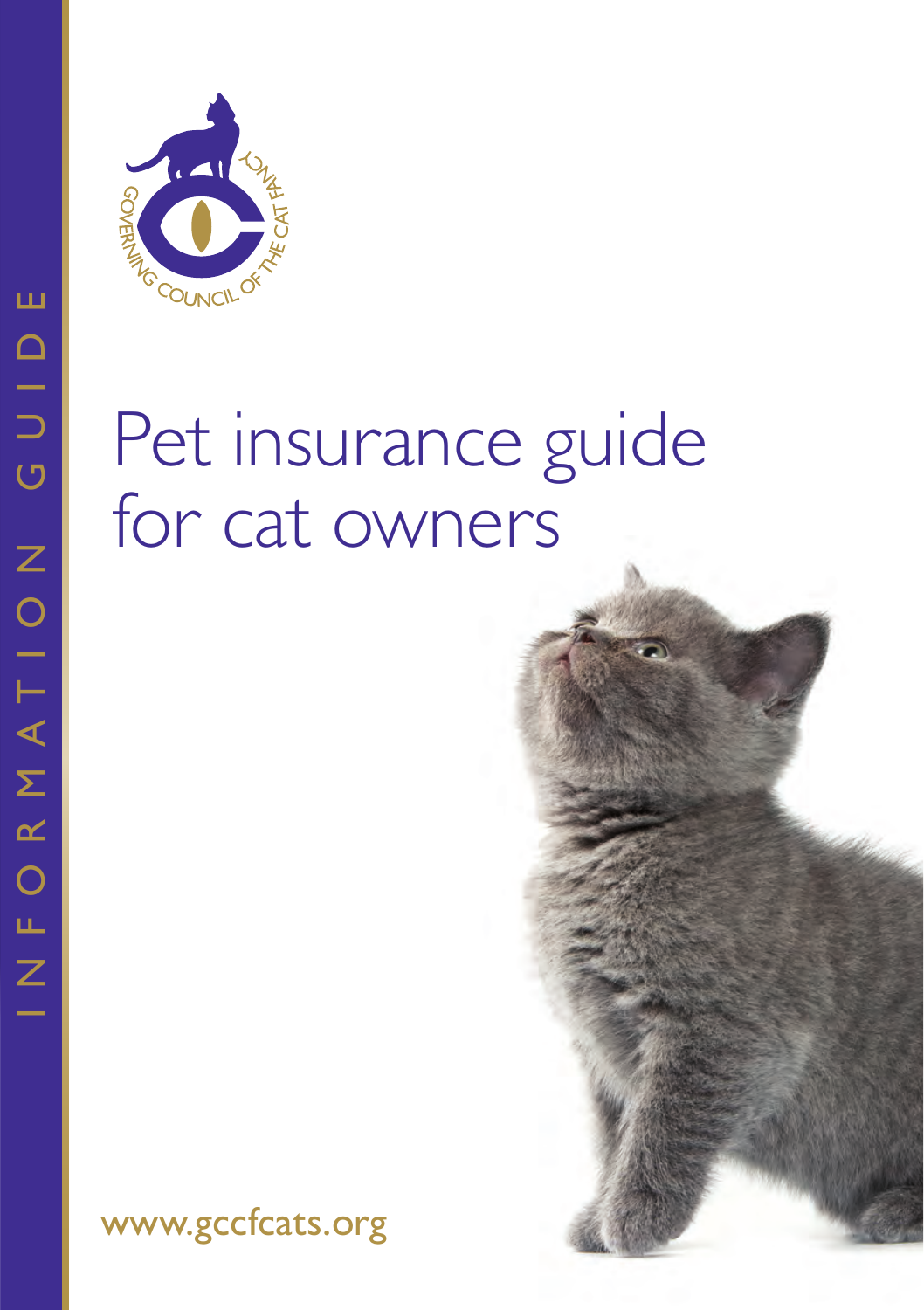# Why is cat insurance important?

Just like us, cats and kittens fall ill and have accidents.

## Luckily, as we routinely see on TV, vets can do so much more to help sick and injured cats. But there's no NHS for pets and TV programmes rarely highlight the associated costs of treatment.

Pet insurance helps owners budget for unexpected vet's fees. This is usually the reason owners choose to insure their cat(s) and is increasingly important in the current economic climate.

Cat insurance policies can also cover a range of other pet related risks including help to find a lost or stray cat, recompense in the event of a cat's death or loss, the costs of homecare or cattery fees if the owner is ill and several other situations which are explained later on.

## What determines the cost of a policy?

Four key factors influence the risk your cat represents to an insurer and the price they will need to charge:

- 1. Pedigree and breed some pure bred cats are more susceptible to certain specific conditions
- 2. Age like humans, the risk of cats becoming ill increases as they get older, although young cats can get themselves into more scrapes
- 3. Where you live  $-$  a veterinary practice's prices will be influenced by the local cost of living
- 4. Type of vet's fees cover  $-$  see the major types of cover inside this leaflet. The more restrictions and limitations to the cover, the less the insurance is likely to have to pay out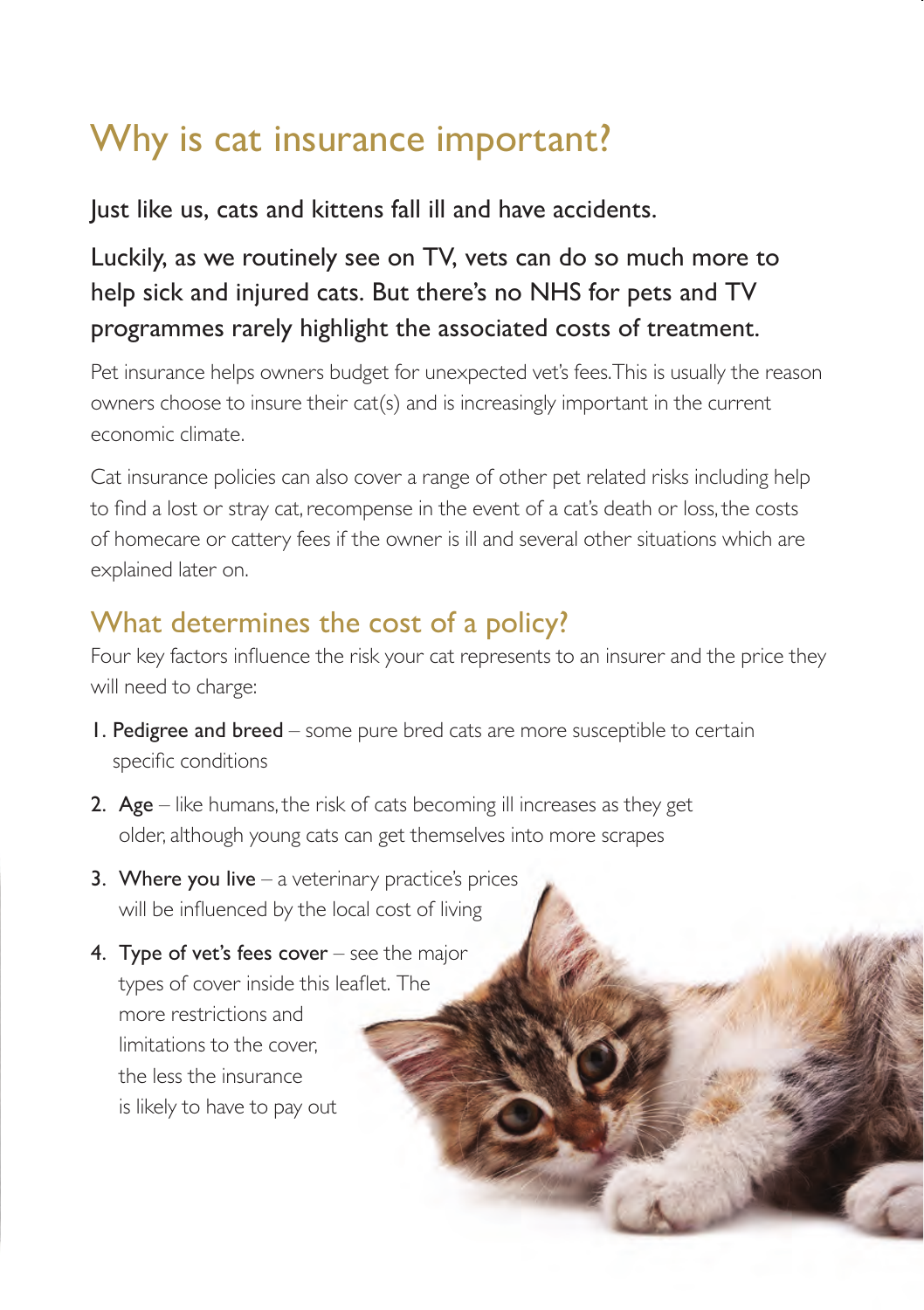## About this guide

This guide has been produced by The Governing Council of the Cat Fancy and Agria Pet Insurance for all cat owners. It is by no means definitive but is designed to highlight some of the important considerations when deciding which pet insurance policy is right for your cat.

## About the GCCF

The Governing Council of the Cat Fancy offers information, advice and expertise to help you breed, own or choose the cat that's right for you and your lifestyle.

Established as an independent body in 1910 from the clubs registering cats at the time, the GCCF now has more than 150 member clubs, licences more than 150 cat shows and registers approximately 30,000 pedigree cats per year.

### About Agria

Agria is one of the leading pet insurers in the world, writing its first animal policy in 1890. Today the company dominates Scandinavia and, working closely with breeders, vets and other parts of the animal owning community, started insuring pets in the UK in 2009.

Agria offers affordable lifetime cat insurance with discounts for owners insuring two or more cats and a range of pick and mix benefits and cover levels so you only pay for the cover you want.

Call Agria's UK based Customer Service team with your questions. You can talk through the different types of cover to help you make the right choice for you and your cat.

## FREEPHONE 0800 369 94 00 or find out more at www.gccfinsurance.co.uk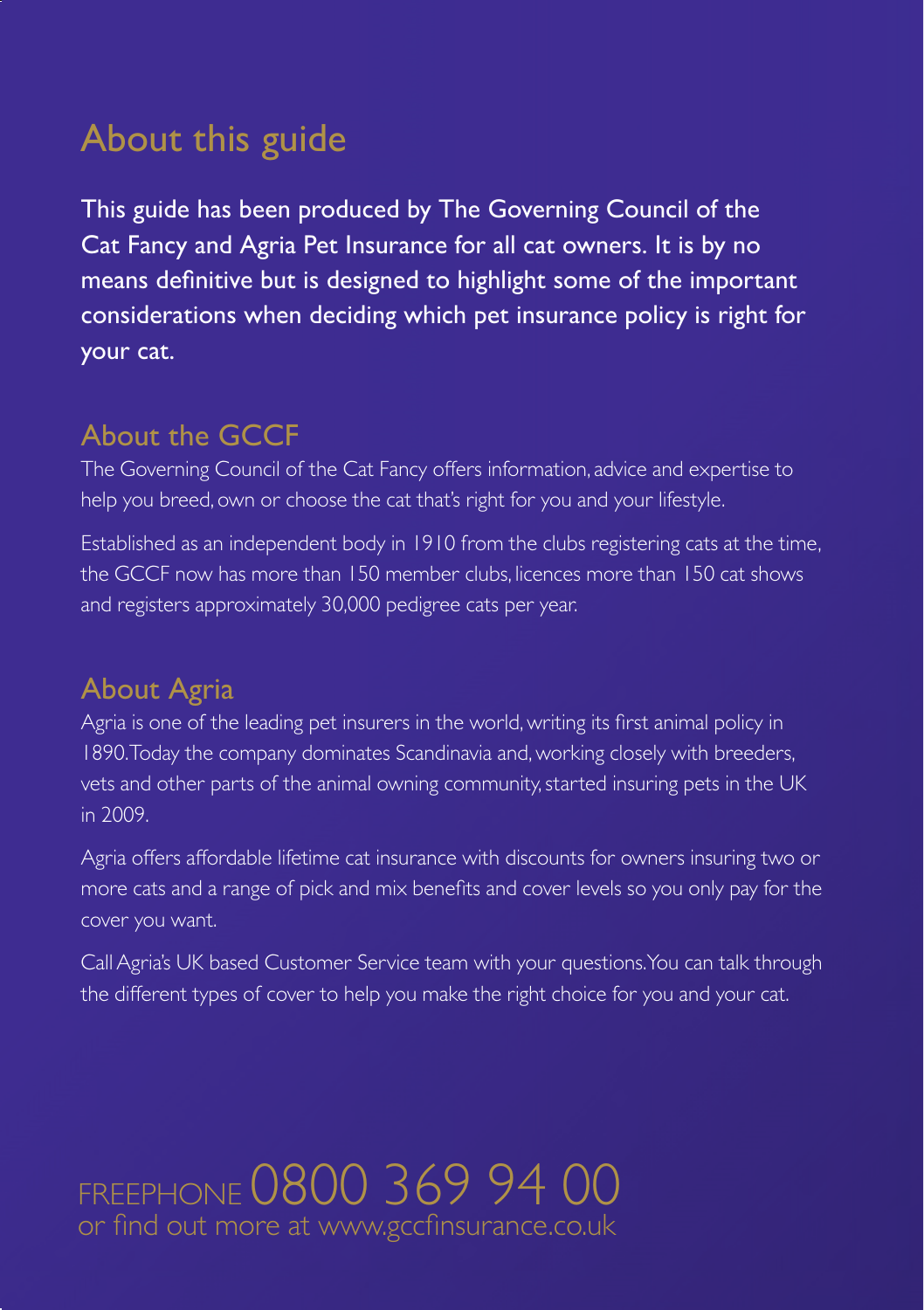# What to consider when choosing a policy?

#### Insure your cat or kitten as soon as possible

Your pet may be happy and healthy now, but insuring as early as possible reduces the chance of your pet suffering illnesses and injuries before taking out an insurance policy that are then not covered.

#### Make the right choice first time

Consider what you want from your policy, check the amount of cover is sufficient and that if your pet is ill or injured the vet's fees cover will pay out for the things you expect it to - both now and as your cat get's older.

#### Always read the small print

 Read the Terms and Conditions - these are normally available on the company's website or on request and will provide details of exactly what is and isn't covered.

#### Do NOT choose on price alone

Pet insurance policies do not all work in the same way. The type of vet's fees cover is the biggest area of difference between policies and can affect the price. The main types of cover are explained later on.

#### Do NOT just choose the highest vet's fees benefit

The monetary amount is important but a high amount does not necessarily mean better cover. Be certain of the type of cover you buy as this will determine how long some conditions are covered.

#### If in doubt, ask!

 If you aren't sure whether a particular policy will meet your needs, call the provider and ask - it is often easier than picking your way through umpteen different websites or a bundle of brochures from the vet.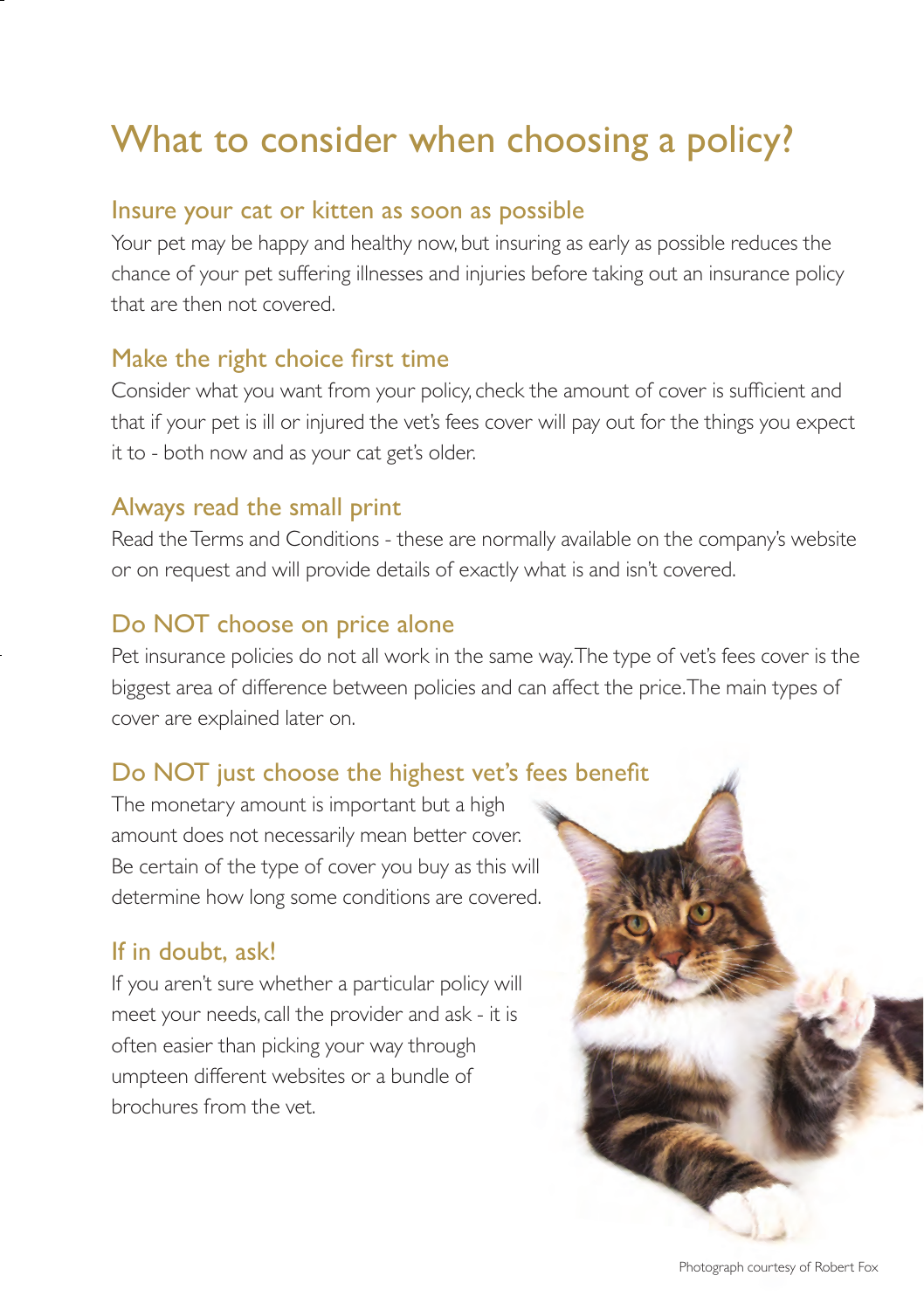# Which vet's fees cover is right for my cat?

Some policies, often the cheaper ones, offer more restrictive cover in terms of what they'll pay for and/or how long they'll keep paying. It's therefore important to understand what you are buying from the outset and that your chosen policy meets your needs now and in the future.

There are four main types of cat insurance generally available and to help you decide we've described generally how each one works:

#### Lifetime or repopulating cover

Typically these policies are intended to provide cover for the lifetime of your pet with the monetary limit refreshing each and every year. This means that, as long as the policy is renewed each year and you pay the premiums, you will be able to claim up to the full monetary limit each year for accidents and illnesses for the rest of your cat's life.

#### Per condition cover or maximum benefit policies

Per condition policies provide cover up to a certain monetary limit for each separate condition diagnosed. Once you start claiming for a condition you draw down on this monetary limit. As long as the policy is renewed you can keep claiming for that condition until the monetary limit is exhausted, after which that condition will no longer be covered.

#### 12 month time-limited policies

 These policies tend to be cheaper and provide cover up to a certain monetary limit or period of time (whichever comes first) for each separate condition diagnosed. The time limit is typically 12 months from when the condition was first treated. Once the monetary or time limit is reached further claims for that condition are excluded.

#### Accident only policies

 This type of policy tends to be even cheaper and are less popular as claims for illnesses are not covered.

#### **REMEMBER**

Not all pet insurance policies are the same or work in the same way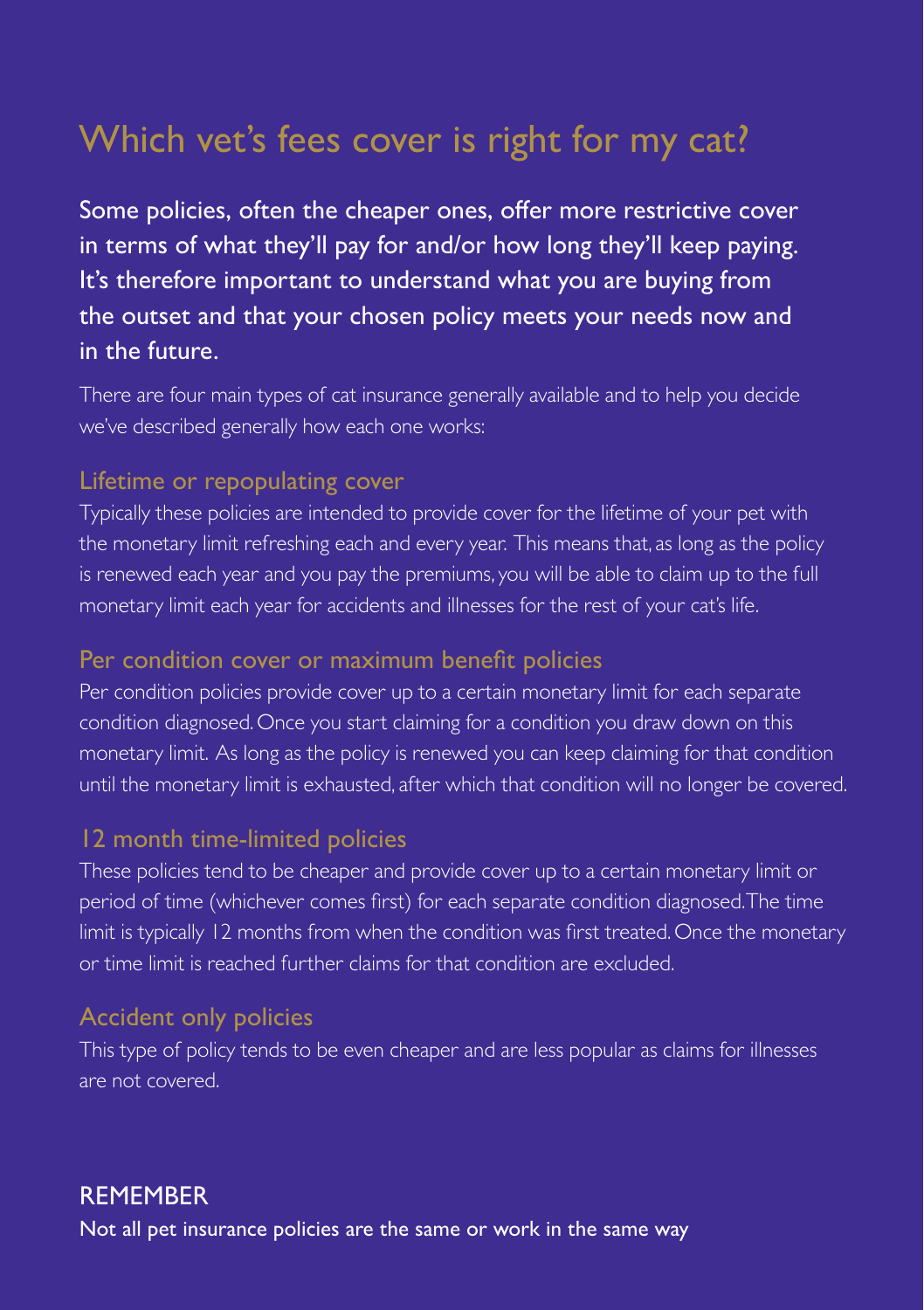## Some other things to think about

#### **Excess**

This is the amount you pay towards a claim. There will usually be a fixed amount that will be deducted from claims for each condition. This may be deducted for that condition once in a pet's lifetime, every year or every time you make a claim. Many policies have a percentage contribution toward the balance of a claim once the fixed amount has been deducted. This can help keep premiums more easily affordable.

#### Waiting Period

This is the number of days you must wait before cover for illnesses starts (including your pet's death). Typically 10 to 30 days. If your cat suffers an illness during this waiting period, it will not be covered for the duration of your policy.

#### Age limits

Most policies have a maximum age limit above which you cannot START a policy. As long as you have insured your cat before this age, generally most policies will offer to renew your policy annually for the rest of your pet's life.

#### Pre-existing conditions

Pre-existing conditions are illnesses and injuries your cat has suffered before taking out a policy. Your pet insurance will not cover pre-existing conditions and you will not be able to claim for them should they reoccur. So the younger your cat is when you insure him or her, the less likely any medical problems will have occurred.

Please note. If you have started claiming or have run out of cover for a particular condition with one policy and decide to switch to a new policy, that condition will be pre-existing (pre-dating the start of the new policy) and will be excluded on the new policy automatically.

Choosing the right policy first time is therefore important.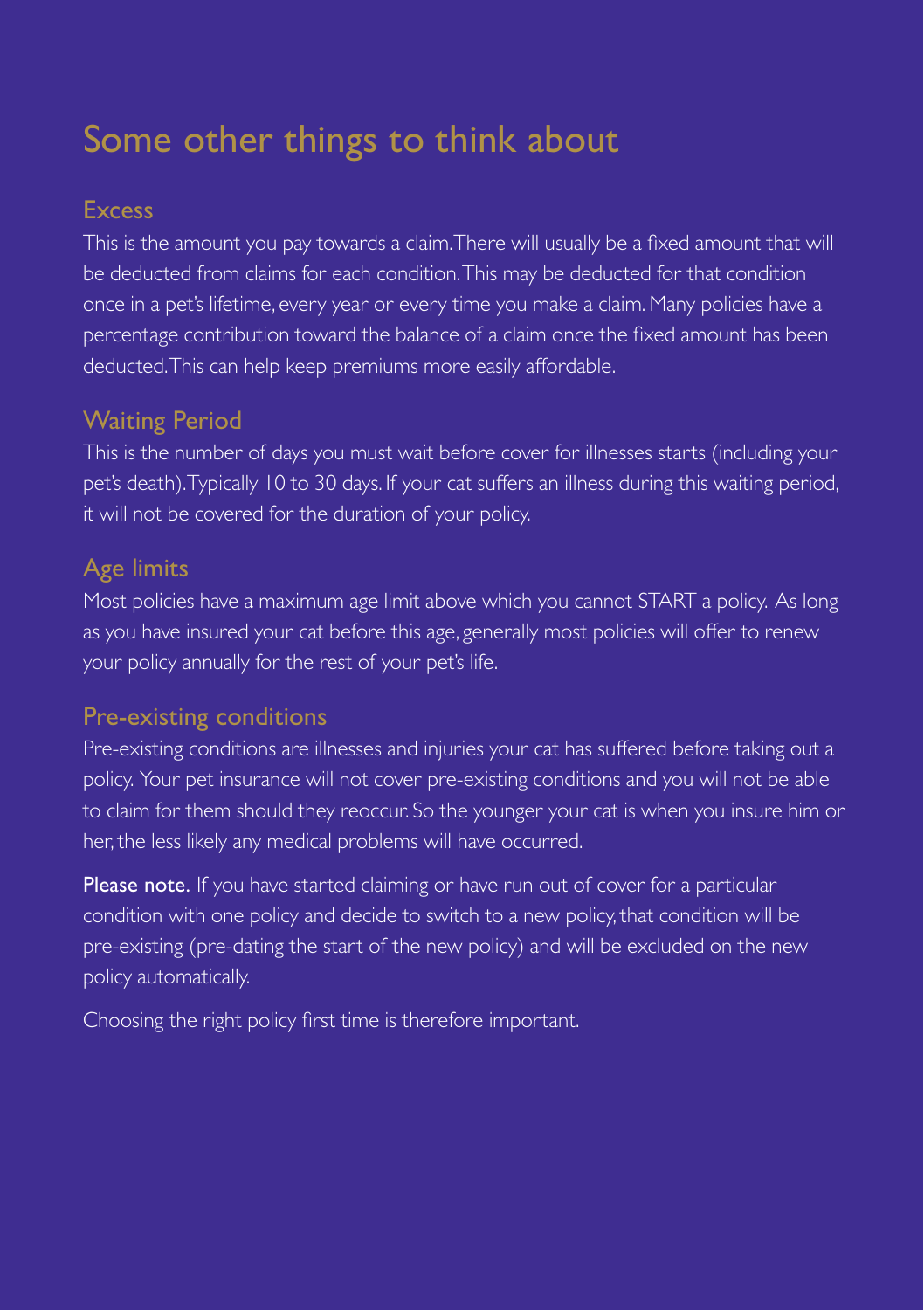## Other benefits that may be covered

Most pet owners insure their pets to protect them against the cost of unexpected veterinary treatment, however many policies also include some or all of the following additional benefits. For a few policies some of these benefits may be optional. Each benefit will have its own monetary limit.

#### Advertising & reward if your pet goes missing

This benefit helps you find your cat and covers the cost of local advertising and offering a reward up to a certain monetary limit.

#### Loss from straying or theft

If your cat is not found and after a certain period of time, your policy pays the original purchase price up to the monetary limit for this benefit. \*

#### Death

If your cat sadly dies, this cover allows you to claim for his or her original purchase price. Policies will not pay if your cat dies due to a pre-existing condition or of an illness over a certain age.\*

#### Breeding Risks

Cover for pregnancy and giving birth including vet's fees for kittens pre-sale. Only one or two policies on the market offer cover for any costs associated with breeding.

#### Cattery or homecare costs

In the event that you are rushed into hospital the policy covers cattery fees or the cost of someone to look after your pet.

#### Holiday cancellation

Some policies will pay for the cost of cancelling or cutting short your holiday if your cat unexpectedly falls ill and requires emergency, life-saving treatment or surgery.

#### Overseas travel

An extension of cover whilst your pet is temporarily overseas – usually your destination must be a member of the PETS Travel Scheme and there will be a maximum number of days or trips each year that your cat can be out of the country.